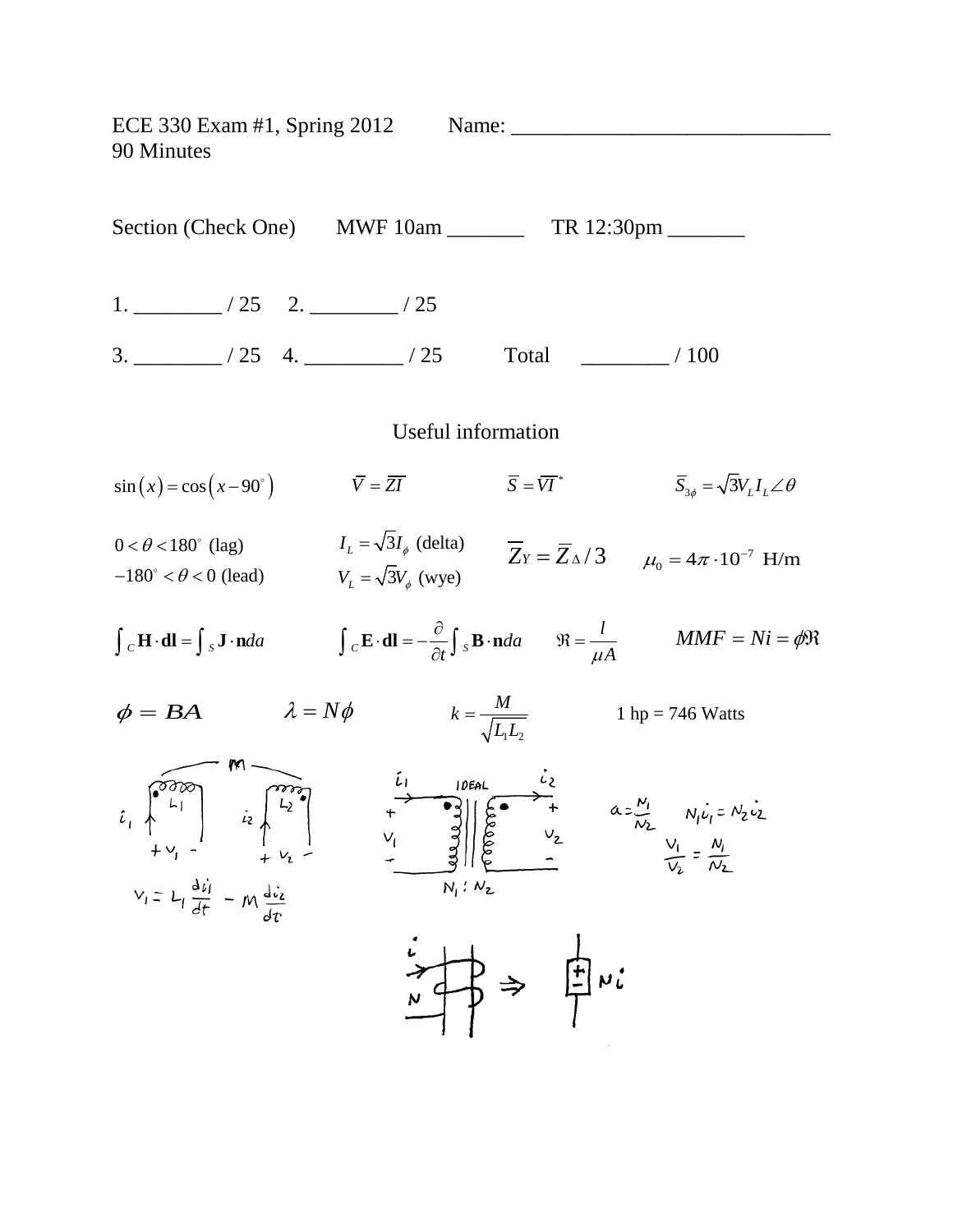## **Problem 1. (25 points)**

The electrical service to your house is called 120/240 Volts, single phase, 3 wire. It consists of 3 wires named  $L_1$ ,  $L_2$ , and N coming into your house from the transformer in the back. The voltage drop from  $L_1$  to N is 120 volts angle zero. The voltage drop from  $L_2$  to N is 120 volts angle 180 degrees. The neutral wire (N) is at ground potential. Suppose you hook up loads to these circuits as follows:

- A fan between  $L_1$  and N that draws 5 Amps at a power factor of 0.8 lag.
- A toaster between  $L_2$  and N that draws 11 Amps at unity power factor.
- An air conditioner between  $L_1$  and  $L_2$  that draws 24 Amps at a power factor of 0.85 lag.
- a) What is the total real power consumed by your house when the things above are turned on?
- b) How much current is in each of the three wires (magnitude only) when all the things above are turned on?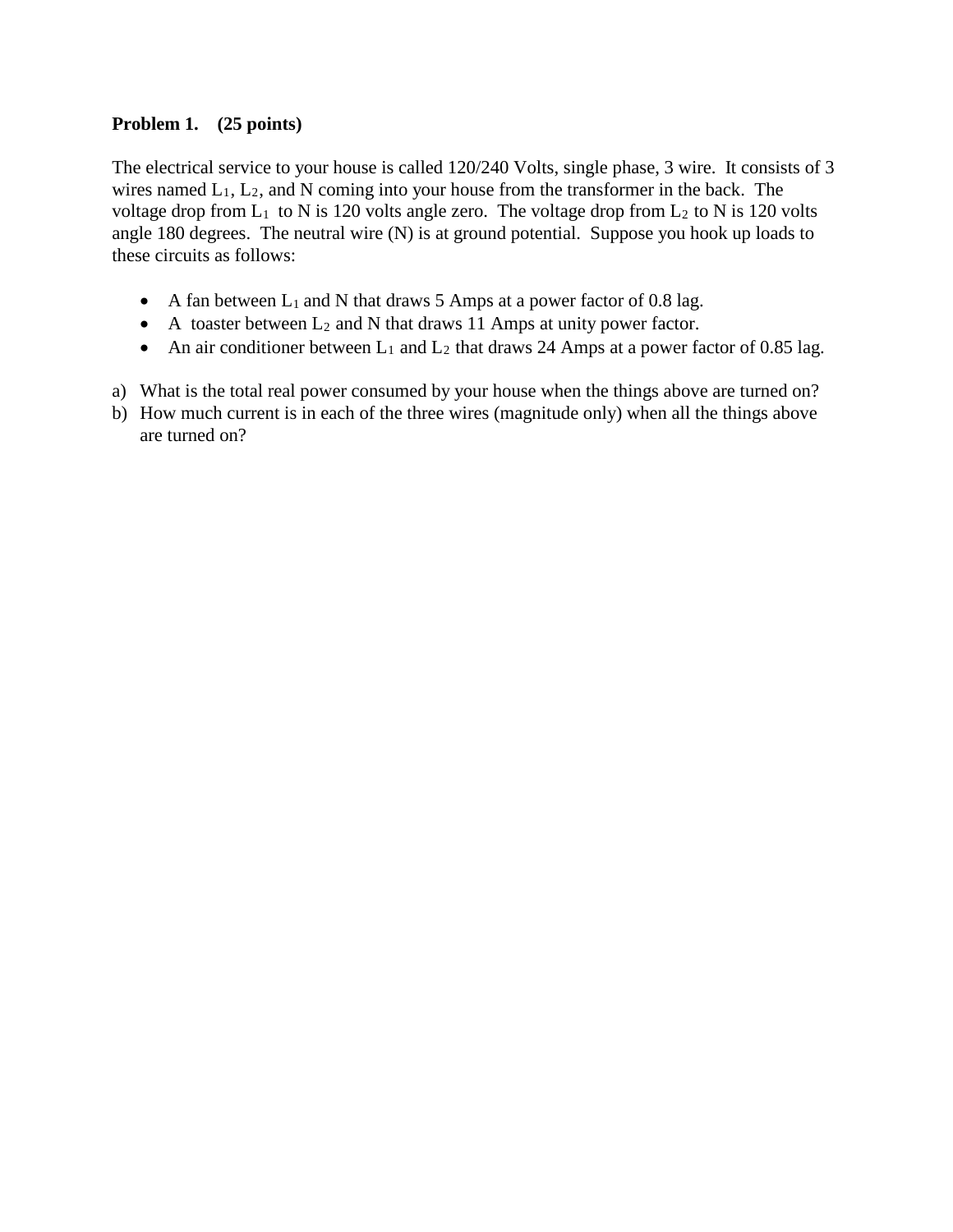## **Problem 2. (25 pts)**

A 345 KV(line-to-line) three-phase line supplies 750 MVA (3-phase) at 0.8 PF lagging to a three-phase load which is delta connected.

- a) Find the complex impedance per phase of the load
- b) Find the magnitudes of the line and phase currents
- c) Find the MVAR (3-phase) rating of a capacitor bank needed to improve the power factor to be 0.95 lagging.
- d) What will the line current be after the capacitors are installed.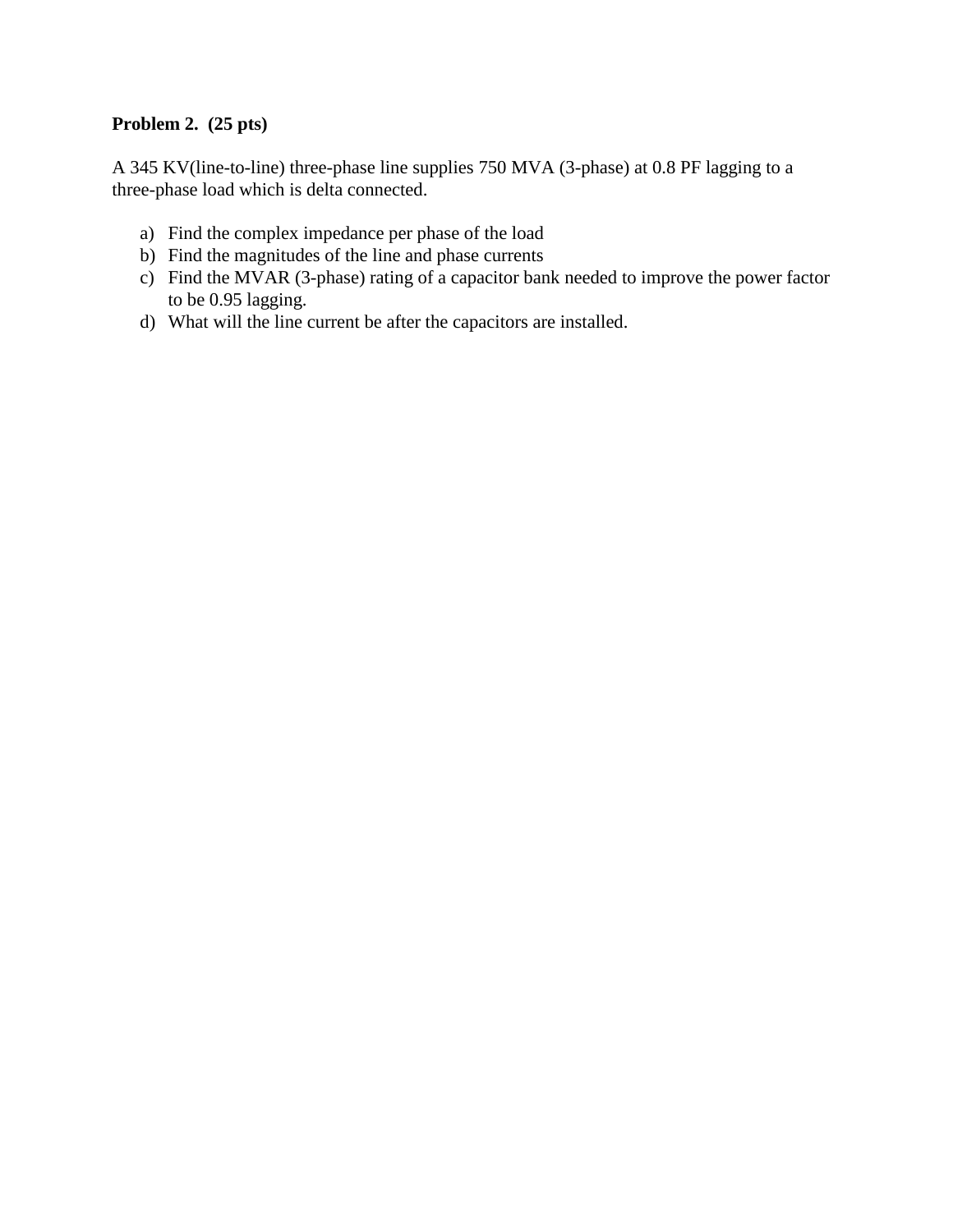## **Problem 3. (25 points)**

A magnetic core with infinite permeability  $(\mu=\infty)$  is shown below.



For this problem, you can ignore any resistance in the coil, and any fringing effects in the gaps.

The cross sectional area of the core is 1 cm<sup>2</sup>,  $N_1 = 10$ ,  $N_2 = 40$ ,  $g = 1$  mm.

a) Identify the dot markings of the two windings.

b) Draw the magnetic equivalent circuit.

c) Find the magnitudes of the self-inductances, the mutual inductance, and the coupling

coefficient *k*. **Note, this part of the problem requires quite a bit of math. If you are short on time, you may want to consider doing the next problem and coming back to this part if time permits.**